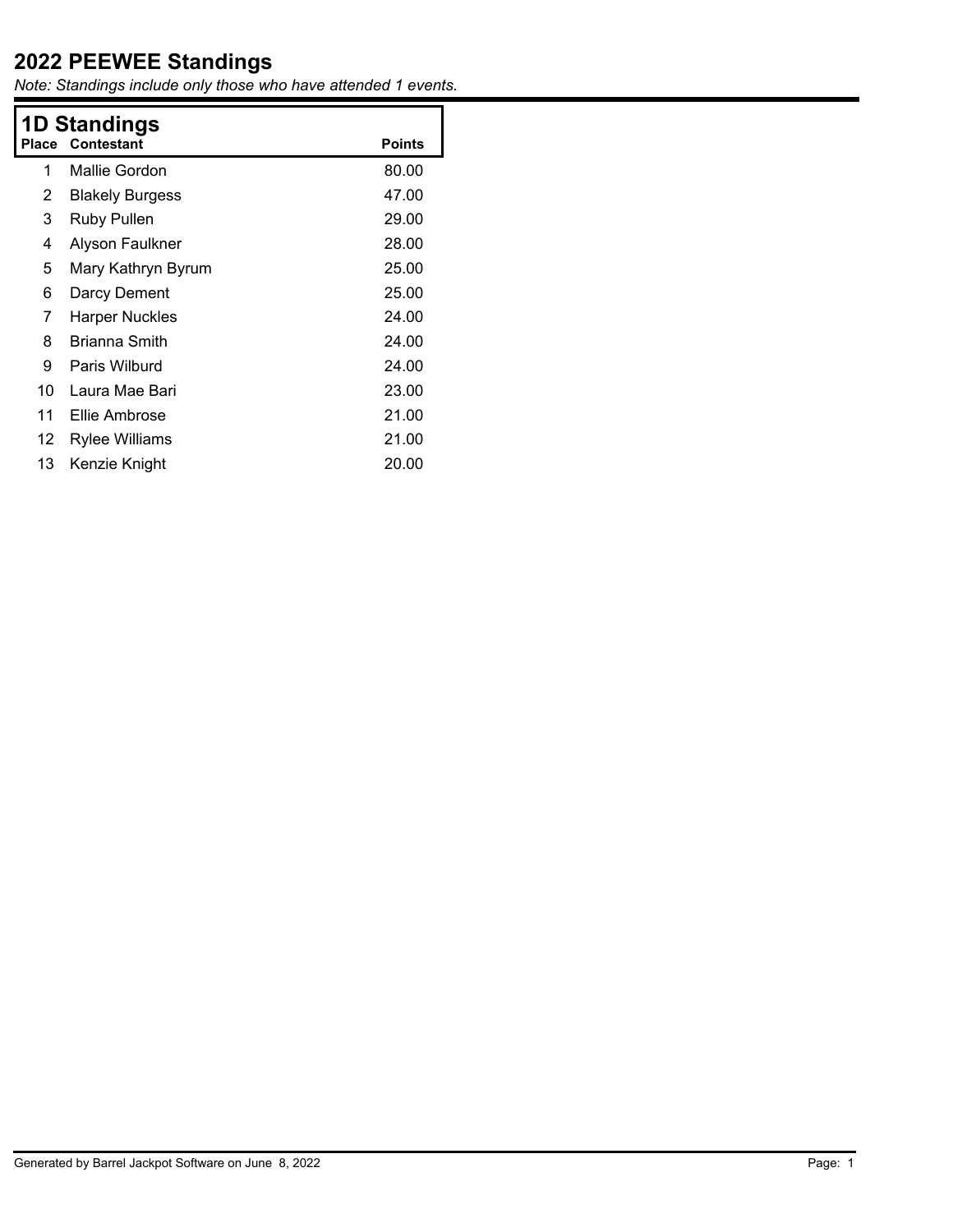*Note: Standings include only those who have attended 1 events.*

| Place | 2D Standings<br><b>Contestant</b> | <b>Points</b> |  |  |
|-------|-----------------------------------|---------------|--|--|
|       |                                   |               |  |  |
| 1     | Kennedy Stephenson                | 49.00         |  |  |
| 2     | Faith Irby                        | 47.00         |  |  |
| 3     | Laura Mae Bari                    | 46.00         |  |  |
| 4     | Mallie Gordon                     | 45.00         |  |  |
| 5     | Callie Jo Swire                   | 42.00         |  |  |
| 6     | Caroline Baskin                   | 39.00         |  |  |
| 7     | Ellie Ambrose                     | 25.00         |  |  |
| 8     | <b>Brianna Smith</b>              | 25.00         |  |  |
| 9     | Paris Wilburd                     | 25.00         |  |  |
| 10    | <b>Hadley Criddle</b>             | 24.00         |  |  |
| 11    | <b>Brax Nuckles</b>               | 23.00         |  |  |
| 12    | Sawyer Adams                      | 22.00         |  |  |
| 13    | Lizzy Edmondson                   | 22.00         |  |  |
| 14    | <b>Brooke Stege</b>               | 22.00         |  |  |
| 15    | Maggie Peacock                    | 21.00         |  |  |
| 16    | Sophie Belle Plunk                | 21.00         |  |  |
| 17    | <b>Brynlee Reed</b>               | 21.00         |  |  |
| 18    | Ava Norwood                       | 20.00         |  |  |
| 19    | Ella Bishop                       | 19.00         |  |  |
| 20    | Jayden Hoy                        | 18.00         |  |  |
|       |                                   |               |  |  |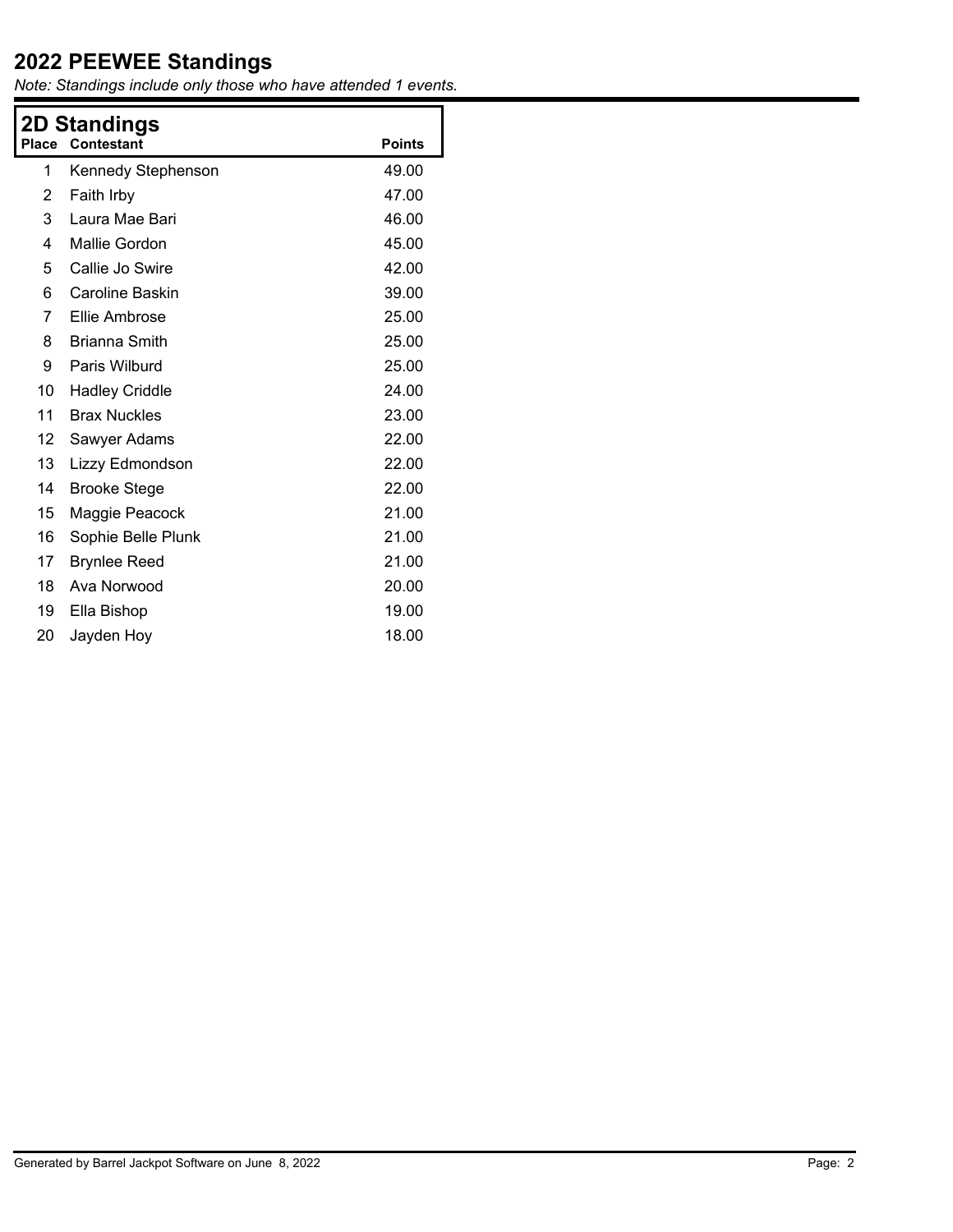*Note: Standings include only those who have attended 1 events.*

| 3D Standings   |                           |               |  |  |
|----------------|---------------------------|---------------|--|--|
| Place          | <b>Contestant</b>         | <b>Points</b> |  |  |
| $\mathbf{1}$   | <b>Walker Gordon</b>      | 91.00         |  |  |
| $\overline{2}$ | Ella Kate Beard           | 85.00         |  |  |
| 3              | <b>Skylar Glass</b>       | 67.00         |  |  |
| 4              | <b>TJ Lewis</b>           | 55.00         |  |  |
| 5              | <b>Anna Claire Gaines</b> | 50.00         |  |  |
| 6              | Laura Mae Bari            | 48.00         |  |  |
| 7              | Harper Grace Bland        | 45.00         |  |  |
| 8              | Ellie Ambrose             | 42.00         |  |  |
| 9              | <b>Case Morris</b>        | 39.00         |  |  |
| 10             | Krew Lewis                | 30.00         |  |  |
| 11             | <b>Landon Pickett</b>     | 25.00         |  |  |
| 12             | Lizzy Edmondson           | 24.00         |  |  |
| 13             | Keelee Klotzi             | 24.00         |  |  |
| 14             | <b>Scarlett Meuth</b>     | 24.00         |  |  |
| 15             | Jaydan Cullum             | 23.00         |  |  |
| 16             | <b>B</b> Eaves            | 23.00         |  |  |
| 17             | <b>Brooklynn Collier</b>  | 22.00         |  |  |
| 18             | Jayden Hoy                | 22.00         |  |  |
| 19             | <b>Callie Riley</b>       | 22.00         |  |  |
| 20             | <b>Drew Saunders</b>      | 22.00         |  |  |
| 21             | <b>Brindle Collier</b>    | 21.00         |  |  |
| 22             | Adalyn Baskin             | 20.00         |  |  |
| 23             | <b>Brice Collier</b>      | 20.00         |  |  |
| 24             | Zaylee Johnson            | 20.00         |  |  |
| 25             | Lovie Byrum               | 19.00         |  |  |
| 26             | Hadleigh Knight           | 18.00         |  |  |
| 27             | <b>Courtney Bardo</b>     | 17.00         |  |  |
| 28             | <b>Molly Baskin</b>       | 17.00         |  |  |
| 29             | Lila Gilchrist            | 17.00         |  |  |
| 30             | <b>Maverick Rowe</b>      | 17.00         |  |  |
| 31             | <b>Bree Brunson</b>       | 16.00         |  |  |
| 32             | Faith Irby                | 16.00         |  |  |
| 33             | Finn Lamon                | 16.00         |  |  |
| 34             | <b>Sloane Withers</b>     | 15.00         |  |  |
| 35             | Mac Baskin                | 13.00         |  |  |
| 36             | Sophie Belle Plunk        | 11.00         |  |  |
| 37             | <b>Bryndle Fortney</b>    | 10.00         |  |  |
|                |                           |               |  |  |